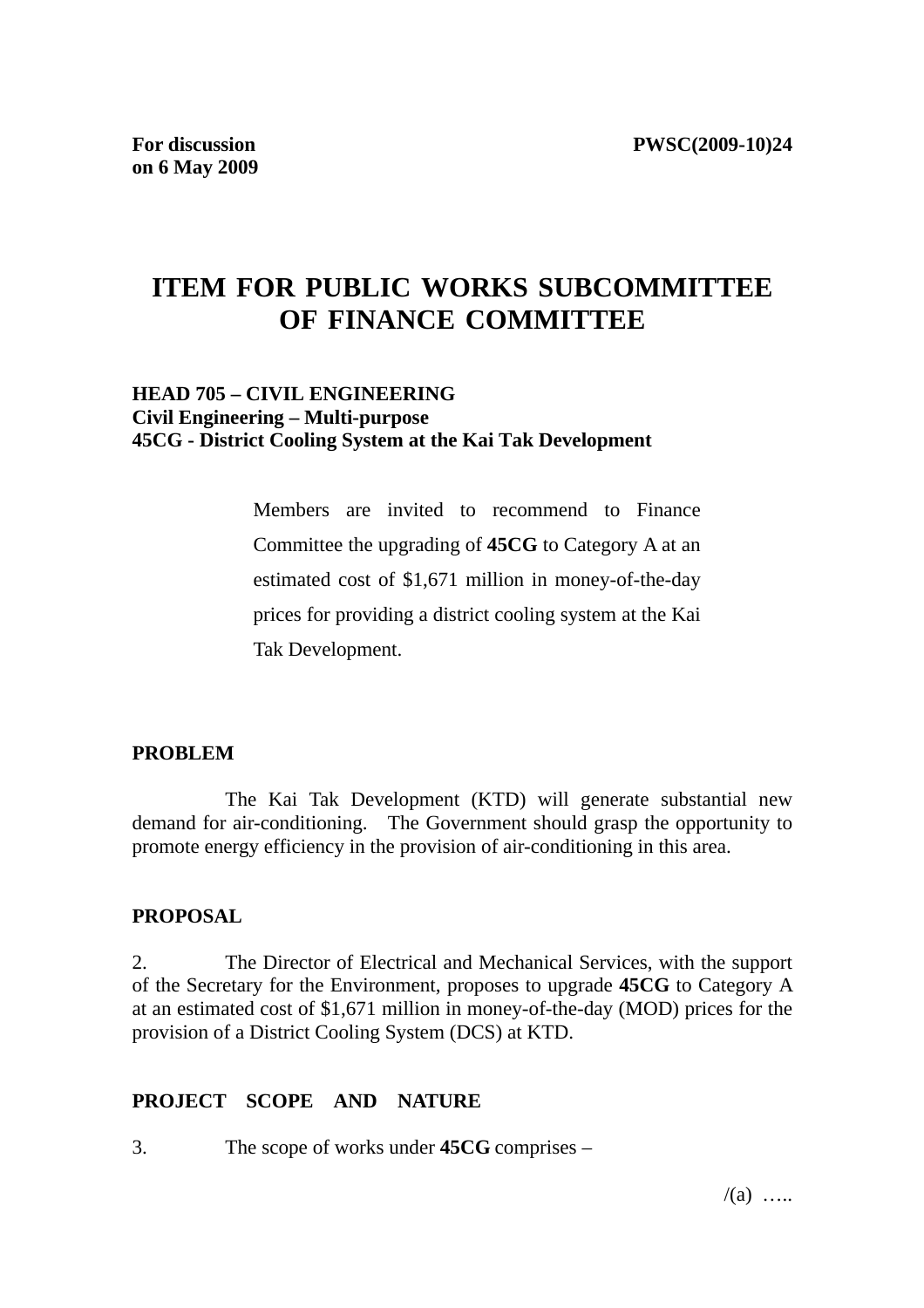- (a) construction of a northern chiller plant;
- (b) construction of a southern underground chiller plant cum underground seawater pumphouse and above-ground operational facilities;
- (c) laying of seawater intake and discharge pipelines;
- (d) laying of chilled water distribution pipe networks; and
- (e) provision of connection facilities (including heat exchangers) at user buildings at KTD.

A conceptual layout plan<sup>1</sup> of the proposed DCS at KTD is at Enclosure 1.

4. The project will be developed and commissioned for operation in phases. We plan to commence the design and construction works in April 2010 for commissioning of the first phase from 2013 onward to match the developments at KTD in the period from 2013 to 2015. The second phase and the third phase for the proposed works are targeted to be commissioned by mid 2016 and mid 2021 respectively for operation to match the schedule of respective packages of developments at KTD. For optimal use of capital cost, the construction and installation schedule of the component equipment and distribution networks will be suitably adjusted to suit the actual development schedules of respective developments of KTD.

# **JUSTIFICATION**

5. KTD, with a planned total of about 1.7 million square metres  $(m<sup>2</sup>)$  in public and private non-domestic air-conditioned floor areas requiring about 284 megawatt (MW) cooling capacity, presents a unique opportunity for implementation of a DCS in Hong Kong. As announced in the 2008-09 Policy Address, the Government plans to implement a DCS at KTD to promote energy efficiency and conservation. The project is to construct a large scale centralized air-conditioning system which produces chilled water at its central chiller plants and distributes the chilled water to user buildings in KTD through an underground water piping network. A line schematic diagram explaining the distribution of chilled water is at Enclosure 2.

/6. …..

 $\frac{1}{1}$ <sup>1</sup> As the project will be implemented under a Design-Build-Operate contract, the conceptual layout plan of the proposed works is for illustrative purpose only and subject to the contractor's design.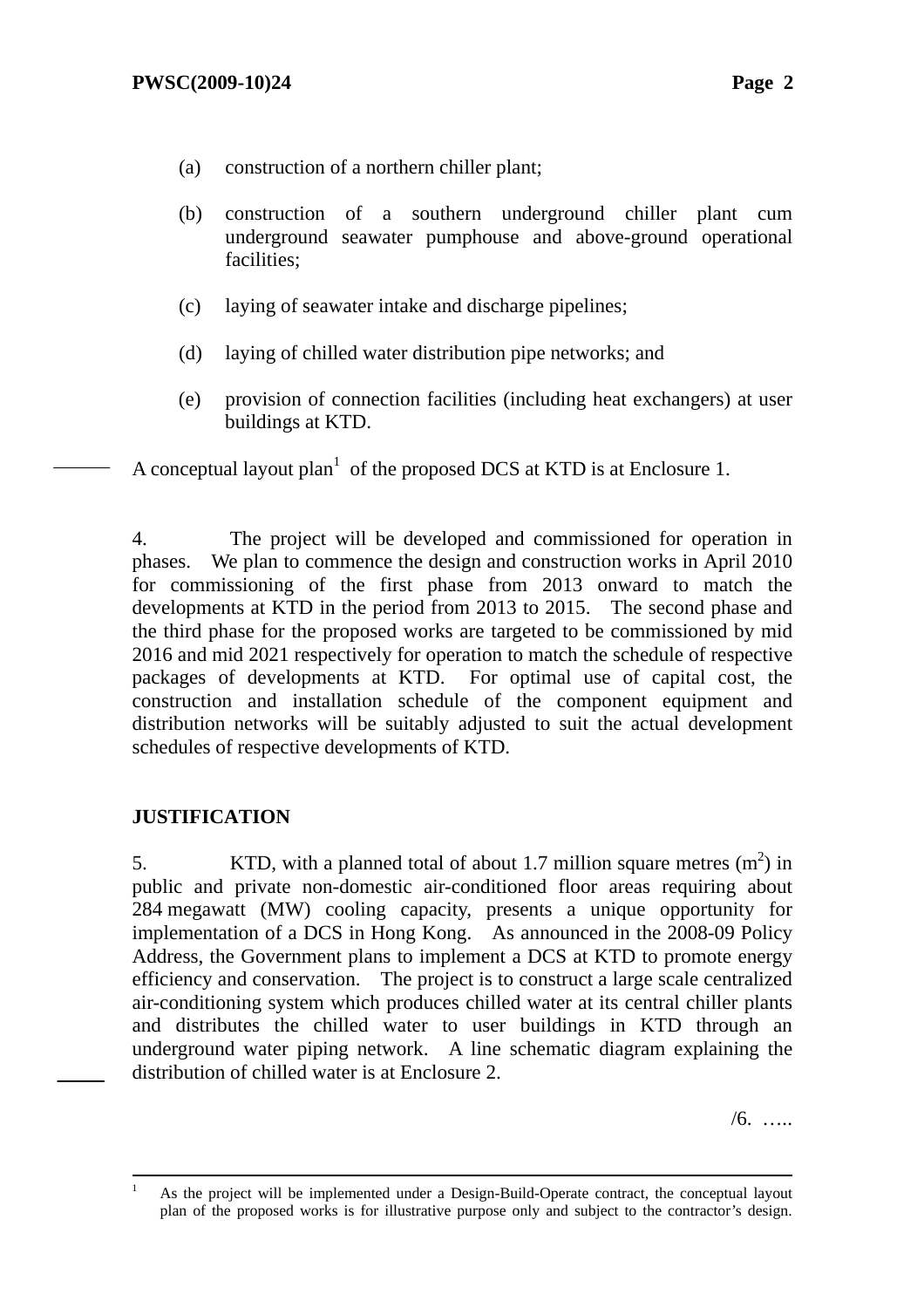6. The DCS is an energy-efficient air-conditioning system as it consumes 35% and 20% less electricity as compared with traditional air-cooled air-conditioning systems and individual water-cooled air-conditioning systems using cooling towers respectively. The technology has been widely adopted around the world. Examples of DCSes in overseas countries are at Enclosure 3.

7. **45CG** can bring about significant environmental benefits. By implementing the proposed project, the maximum annual saving in electricity consumption will be up to 85 million kilowatt-hour, equivalent to a maximum annual saving of \$76.5 million in electricity bill, and a reduction of 59 500 tonnes of carbon dioxide emission per annum for the planned total public and private non-domestic air-conditioned floor area of about 1.7 million  $m^2$ . Furthermore, by connecting to the DCS, user buildings do not need to install their own chillers and the associated electrical equipment. The noise and heat arising from operation of these equipment to adjacent buildings can be eliminated.

8. The implementation of DCS at KTD is also in line with the environment-friendly planning theme for KTD under the Kai Tak Planning Review conducted by the Planning Department in 2004. The planning theme, as highlighted in the Kai Tak Planning Review completed in November 2007, is "Heritage, Green, Sports and Tourism Hub of Hong Kong". The implementation of DCS is one of the initiatives to promote environment-friendly and sustainable development in Kai Tak.

9. The proposed DCS is for public and private non-domestic developments at KTD. As a demonstration of Government's determination to reduce energy consumption, all public developments<sup>2</sup> at KTD will connect to the DCS provided that their implementation programme can match the development schedule of DCS.

10. The connection to the proposed DCS for private non-domestic developments would be on a voluntary basis. We will approach the relevant private developers at an early stage to promote the service. While we do not propose to mandate the use of DCS by private developments, we believe the DCS would enjoy a high subscription given the following benefits –

 $/(a)$  …

 $\frac{1}{2}$  $By$  "public developments", our targets are all Government premises and developments funded or commissioned by the Government which are not for domestic use.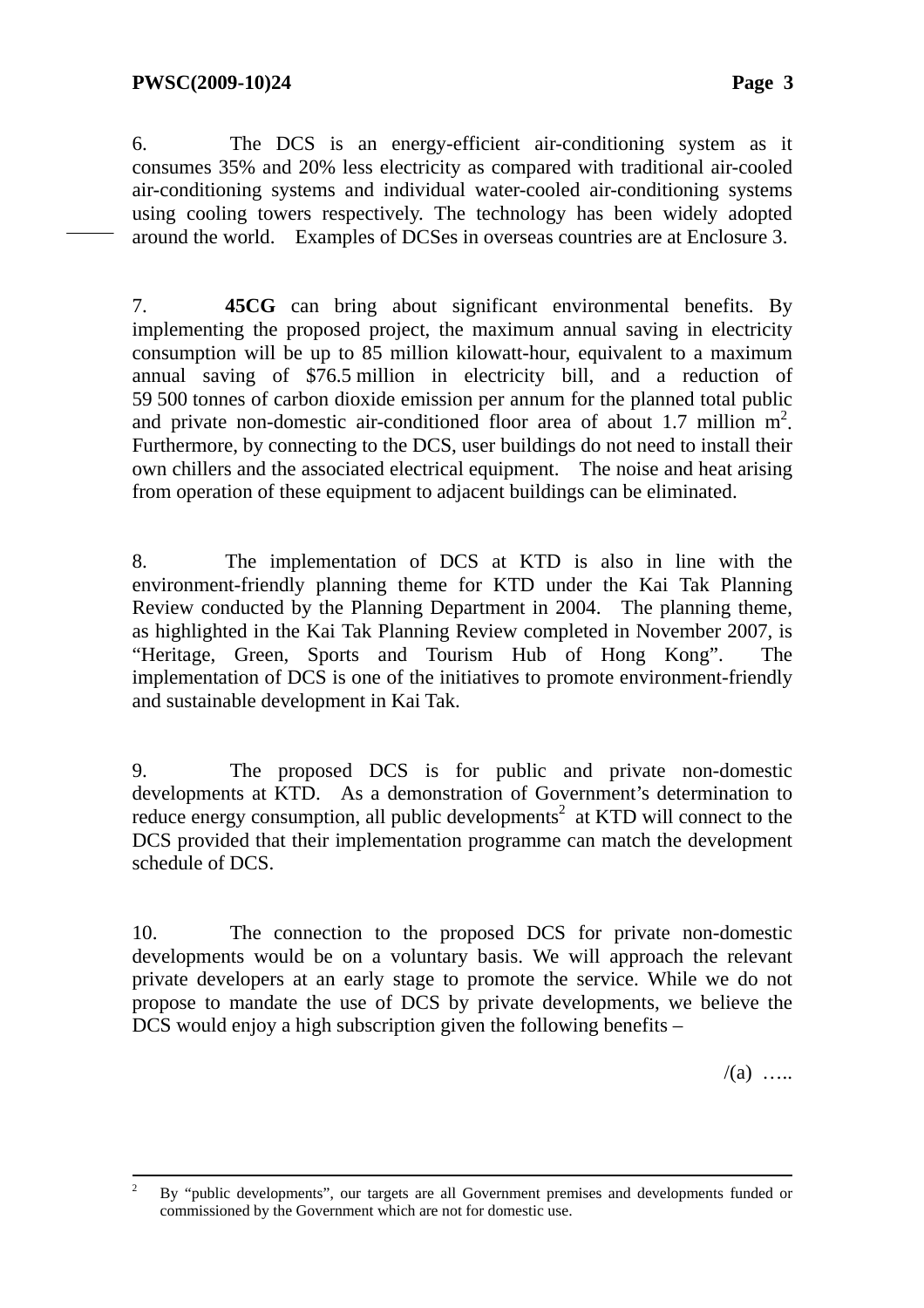- (a) reduction of upfront capital cost for installing chiller plants at their buildings;
- (b) user buildings do not need to install their own chillers and the associated electrical equipment thus allowing more flexible building designs;
- (c) the DCS is more adaptable than individual air-conditioning system to the varying demand for air-conditioning; and
- (d) the service quality and reliability will be overseen by the Electrical and Mechanical Services Department (EMSD).

## **FINANCIAL IMPLICATIONS**

11. We estimate the capital cost of the proposed works to be \$1,671 million in MOD prices (see paragraph 12 below), made up as follows –

|     |                                                          | \$ million |                               |
|-----|----------------------------------------------------------|------------|-------------------------------|
| (a) | DCS plants                                               |            |                               |
|     | civil works<br>(i)                                       | 422.0      |                               |
|     | electrical and mechanical works<br>(ii)                  | 464.0      |                               |
| (b) | Mains laying                                             | 279.0      |                               |
| (c) | Connection facilities at user buildings                  | 54.0       |                               |
| (d) | Environmental mitigation measures                        | 10.0       |                               |
| (e) | Consultants'<br>fee<br>for<br>contract<br>administration | 9.0        |                               |
| (f) | Resident site staff costs                                | 41.0       |                               |
| (g) | Contingencies                                            | 123.0      |                               |
|     | Sub-total                                                | 1,402.0    | (in September<br>2008 prices) |
| (h) | Provision for price adjustment                           | 269.0      |                               |
|     | Total                                                    |            | $1,671.0$ (in MOD prices)     |
|     |                                                          |            |                               |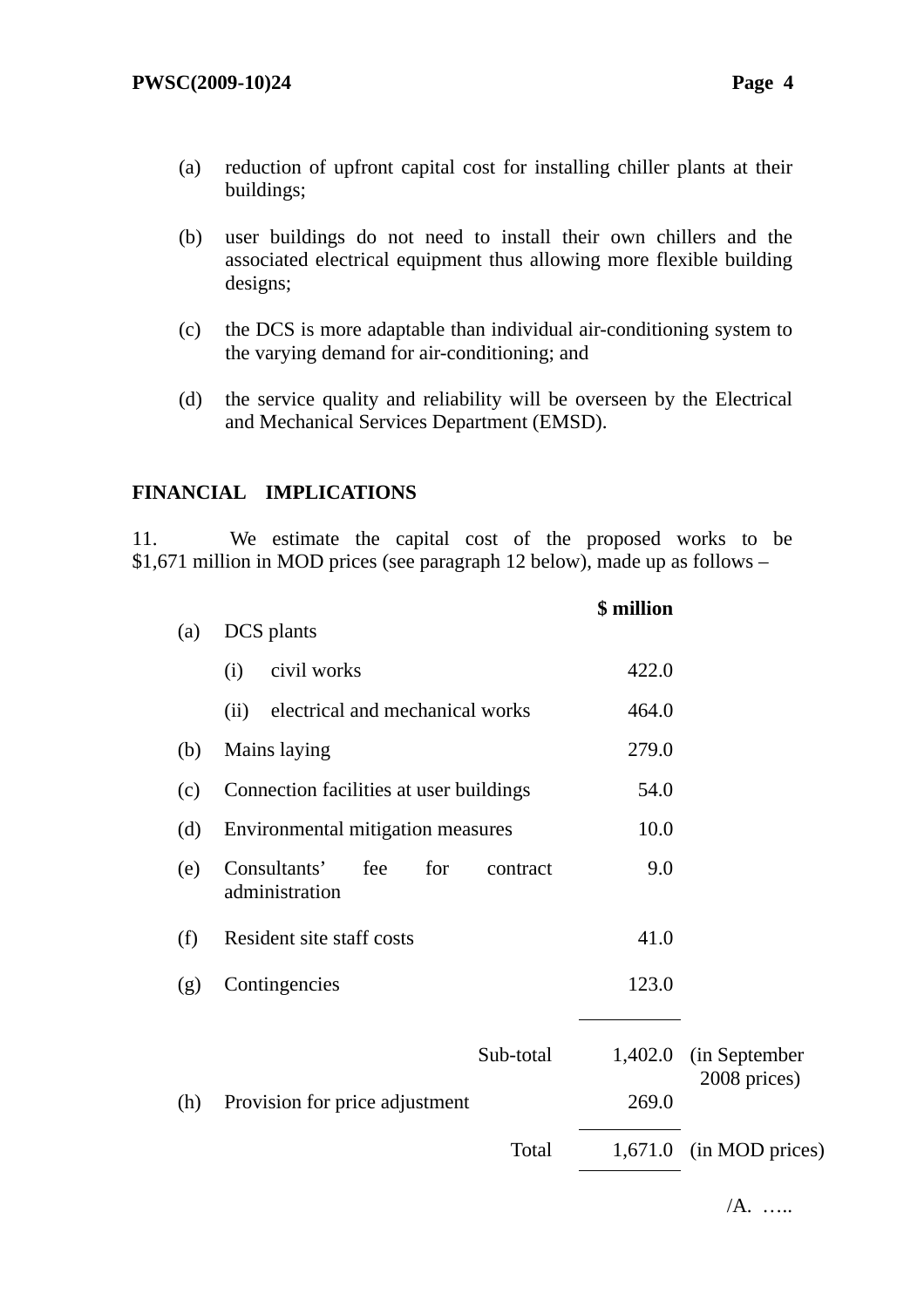A detailed breakdown of the estimates for the consultant's fees and resident site staff costs by man-months is at Enclosure 4.

| 12.       | Subject to approval, we will phase the expenditure as follows – |                            |                     |
|-----------|-----------------------------------------------------------------|----------------------------|---------------------|
| Year      | \$ million<br>(Sept 2008)                                       | Price adjustment<br>factor | \$ million<br>(MOD) |
| 2010-2011 | 75.0                                                            | 1.05570                    | 79.2                |
| 2011-2012 | 119.0                                                           | 1.07681                    | 128.1               |
| 2012-2013 | 194.0                                                           | 1.09835                    | 213.1               |
| 2013-2014 | 234.0                                                           | 1.12032                    | 262.2               |
| 2014-2015 | 168.0                                                           | 1.15113                    | 193.4               |
| 2015-2016 | 113.0                                                           | 1.18566                    | 134.0               |
| 2016-2017 | 99.0                                                            | 1.22123                    | 120.9               |
| 2017-2018 | 83.0                                                            | 1.25787                    | 104.4               |
| 2018-2019 | 76.0                                                            | 1.29560                    | 98.5                |
| 2019-2020 | 75.0                                                            | 1.33447                    | 100.1               |
| 2020-2021 | 65.0                                                            | 1.37450                    | 89.3                |
| 2021-2022 | 47.0                                                            | 1.41574                    | 66.5                |
| 2022-2023 | 27.0                                                            | 1.45821                    | 39.4                |
| 2023-2024 | 12.0                                                            | 1.50196                    | 18.0                |
| 2024-2025 | 6.0                                                             | 1.54702                    | 9.3                 |
| 2025-2026 | 5.0                                                             | 1.59343                    | 8.0                 |
| 2026-2027 | 4.0                                                             | 1.64123                    | 6.6                 |
|           | 1,402.0                                                         |                            | 1,671.0             |
|           |                                                                 |                            |                     |

13. We have derived the MOD estimates on the basis of the Government's latest forecast of trend rate of change in the prices of public sector building and construction output for the period 2010 to 2027. The contract will provide adjustments for price fluctuation as appropriate.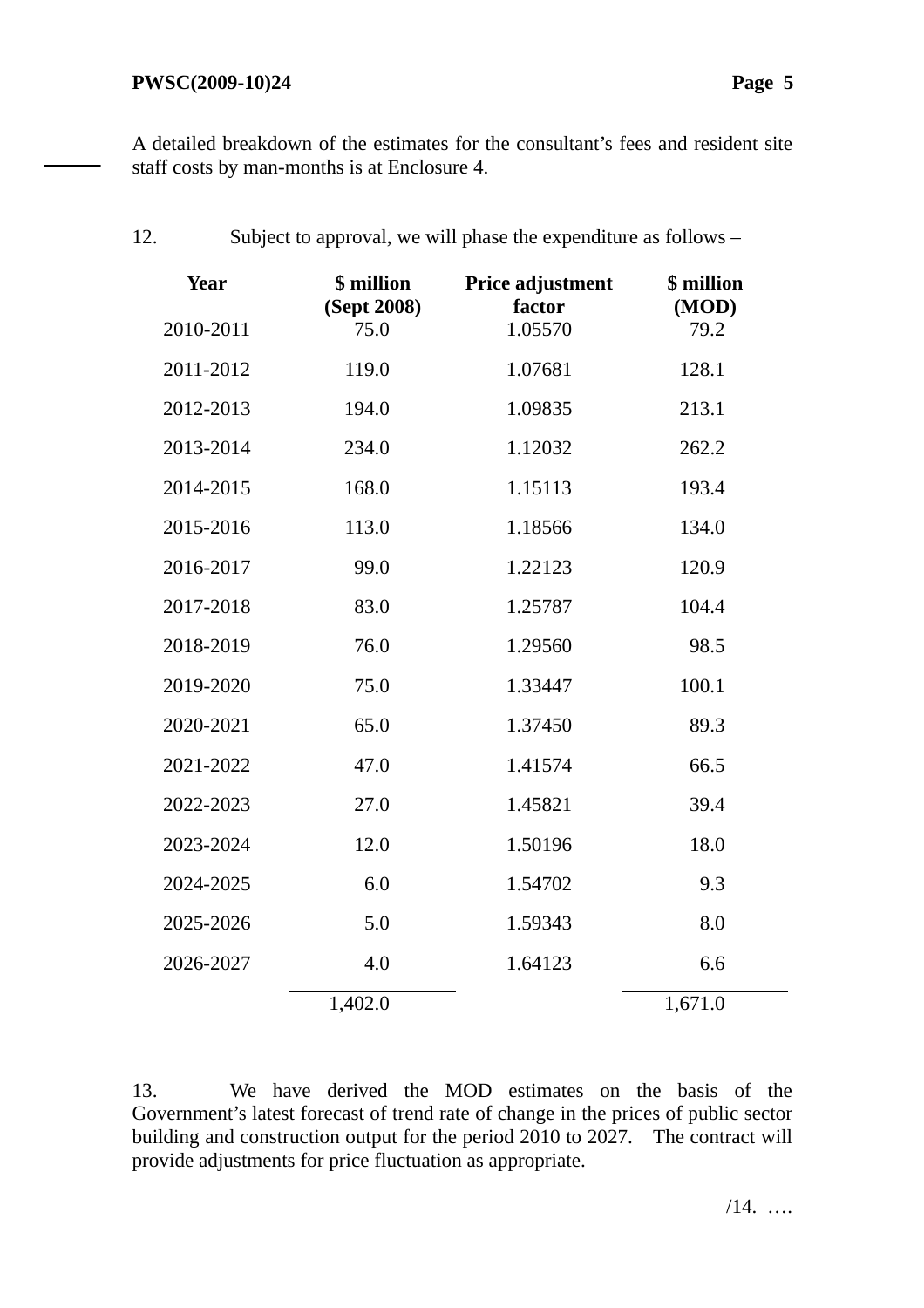14. We estimate that the annual recurrent expenditure arising from this project will increase from about \$2.487 million in the initial operation year of 2012-13 to about \$75.460 million upon full development by 2025-26 assuming a 50% subscription rate. The estimated annual recurrent costs based on the assumed subscription rate of 50% are at Enclosure 5. Subject to the approval of the Legislative Council of the relevant legislation, the recurrent costs arising from the proposal, including the service fee payment to the contractor and other operating costs, will be offset by the DCS tariff charges to users.

15. The provision of DCS service to users will be subject to payment of a tariff. We will introduce a new legislation into the Legislative Council for the Government to charge tariff for the provision of DCS services and to provide for the necessary powers and duties in relation to the operation and accounting arrangements of DCS services. We envisage that the Government should be provided with sufficient flexibility to determine the charging structure, tariff levels and adjustment mechanism to ensure that the capital and operating costs can be recovered from users over the project life, while the tariff can be set at a competitive level comparable to the charge of individual water-cooled air-conditioning systems using cooling towers (one of the most cost-effective air-conditioning systems available in the market) so as to attract a critical mass of private users to connect to DCS. The Government is currently conducting a consultancy study on the development of a tariff scheme and charging schedule.

## **PUBLIC CONSULTATION**

16. We have consulted the following parties which either supported or had no objection to the proposal -

- (a) the Energy Efficiency and Conservation Sub-committee of the Energy Advisory Committee (24 October 2008);
- (b) Wong Tai Sin District Council (18 November 2008);
- (c) the Environment and Hygiene Committee of the Kwun Tong District Council (2 December 2008);
- (d) the Housing and Infrastructure Committee of the Kowloon City District Council (11 December 2008); and
- (e) the Harbour-front Enhancement Committee (15 December 2008).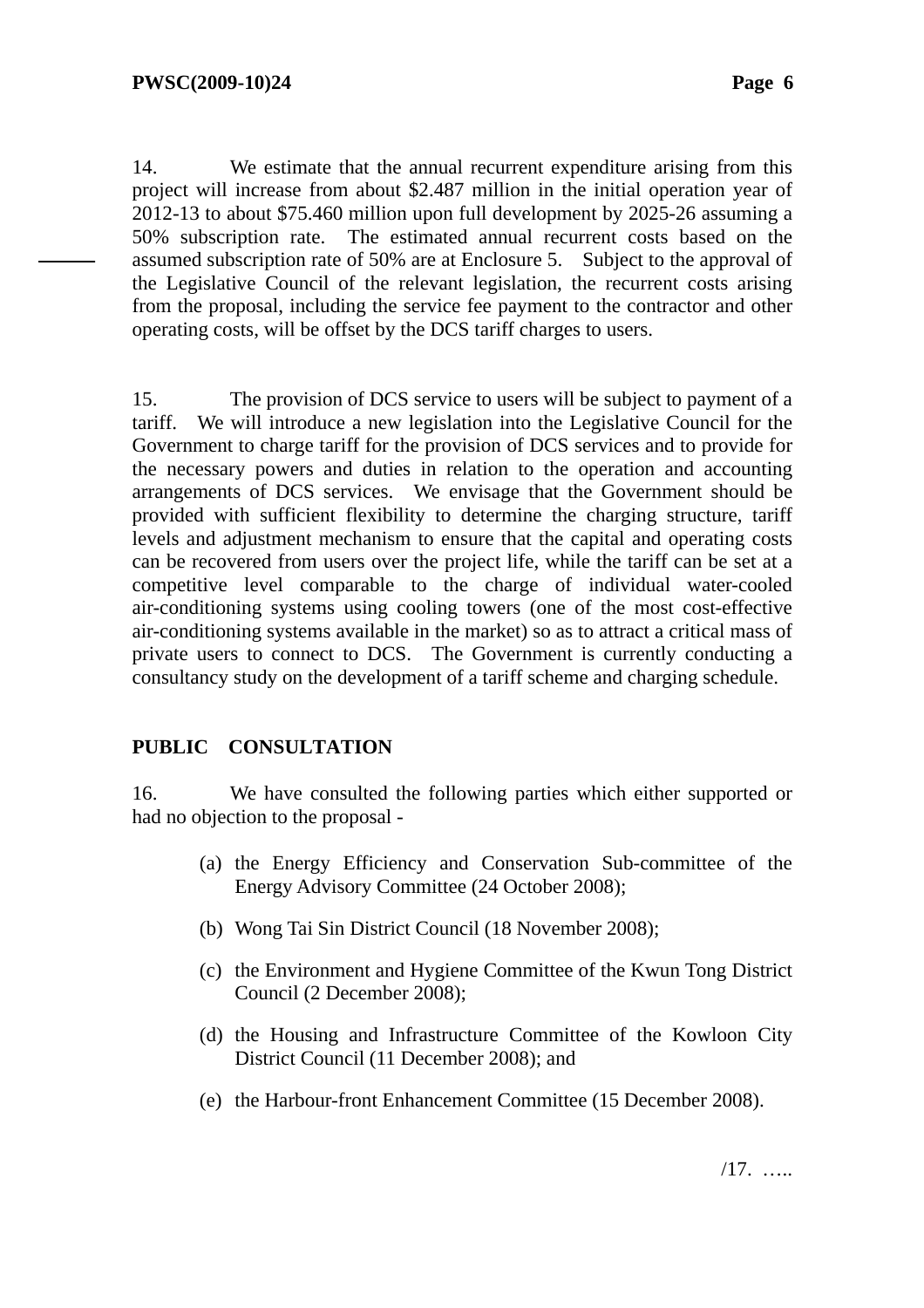17. We consulted the Legislative Council Panel on Environmental Affairs on the proposed works on 15 December 2008. Members did not object to the submission of the proposal to the Public Works Subcommittee for consideration.

18. We gazetted the proposed works for the seawater intake and outfalls for the DCS plants under the Foreshore and Seabed (Reclamations) Ordinance on 19 December 2008. We received one objection which was subsequently withdrawn on 27 February 2009. The proposed works was authorised on 20 March 2009.

19. On 24 December 2008, we submitted a planning permission application to the Town Planning Board under section 16 of the Town Planning Ordinance for the underground DCS including chiller plant cum seawater pump house and above-ground operational facilities as proposed public utility installation in "Open Space", "Commercial (4)"; and "Residential (Group C)" zones lying at the middle section of the ex-Kai Tak Airport runway, Kai Tak shown in the approved Kai Tak Outline Zoning Plan No. S/K22/2. Having considered the public comments, the Town Planning Board approved the application with conditions on 13 February 2009.

# **ENVIRONMENTAL IMPLICATIONS**

20. **45CG** is not a Schedule 2 designated project requiring environmental permit under the Environmental Impact Assessment (EIA) Ordinance. However, the DCS forms part of the overall KTD which is a Schedule 3 designated project under the EIA Ordinance. The KTD EIA report approved by the Director of Environmental Protection (DEP) on 4 March 2009 concluded that the DCS would not cause adverse long term environmental impact.

21. The cooling water discharge of the DCS would be subject to license control imposed by DEP under the Water Pollution Control Ordinance. The cooling water discharge of the DCS will be designed at a standard higher than that of the prevailing licensing requirements.

/22. …..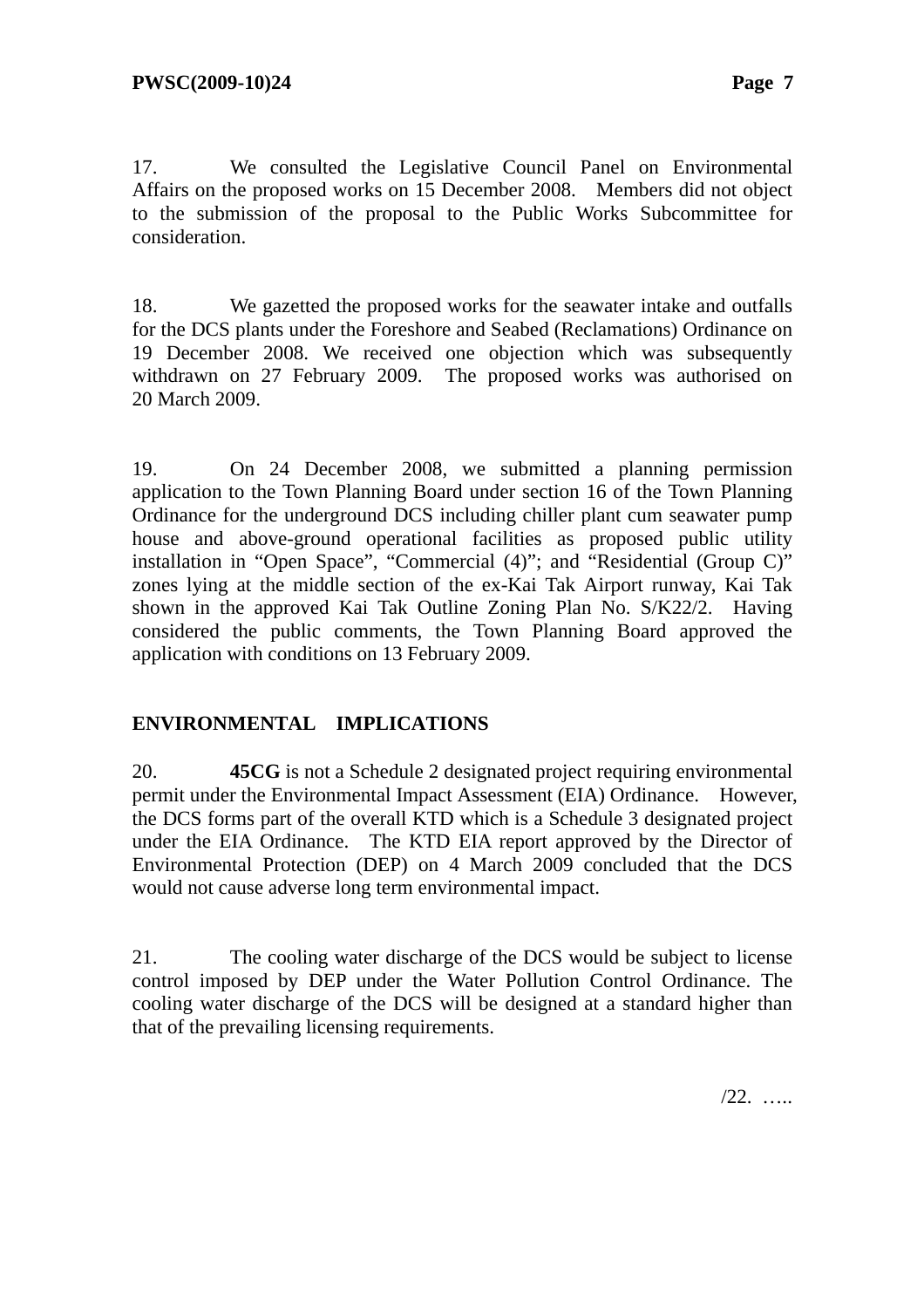22. For short term construction impacts, we will control noise, dust and site run-off to levels within established standards and guidelines, through the implementation of mitigation measures recommended in the KTD EIA report, such as the use of quiet construction plant, water-spraying and proper pre-treatment of site run-off. We will also carry out site inspections to ensure that these recommended mitigation measures and good site practices are properly implemented.

23. We have considered the alignment, design level and construction method of the proposed works in the planning and design stages to reduce the generation of construction waste where possible. In addition, we will require the contractor to reuse inert construction waste (e.g. excavated soil) on site or in other suitable construction sites as far as possible, in order to minimize the disposal of inert construction waste to public fill reception facilities<sup>3</sup>. We will encourage the contractor to maximize the use of recycled or recyclable inert construction waste, as well as the use of non-timber formwork to further minimize the generation of construction waste.

24. We will also require the contractor to submit for approval a plan setting out the waste management measures, which will include appropriate mitigation means to avoid, reduce, reuse and recycle inert construction waste. We will ensure that the day-to-day operations on site comply with the approved plan. We will require the contractor to separate the inert portion from non-inert construction waste on site for disposal at appropriate facilities. We will control the disposal of inert construction waste and non-inert construction waste to public fill reception facilities and landfills respectively through a trip-ticket system.

25. We estimate that the project will generate in total about 923 161 tonnes of construction waste. Of these, we will reuse about 346 619 tonnes (37.5%) of inert construction waste on site and deliver 473 362 tonnes (51.3%) of inert construction waste to public fill reception facilities for subsequent reuse. In addition, we will dispose of 103 180 tonnes (11.2%) of non-inert construction waste at landfills. The total cost of accommodating construction waste at public fill reception facilities and landfill sites is estimated to be \$25.7 million for this

/project …..

 <sup>3</sup> Public fill reception facilities are specified in Schedule 4 of the Waste Disposal (Charges for Disposal of Construction Waste) Regulation. Disposal of inert construction waste in public fill reception facilities requires a licence issued by the Director of Civil Engineering and Development.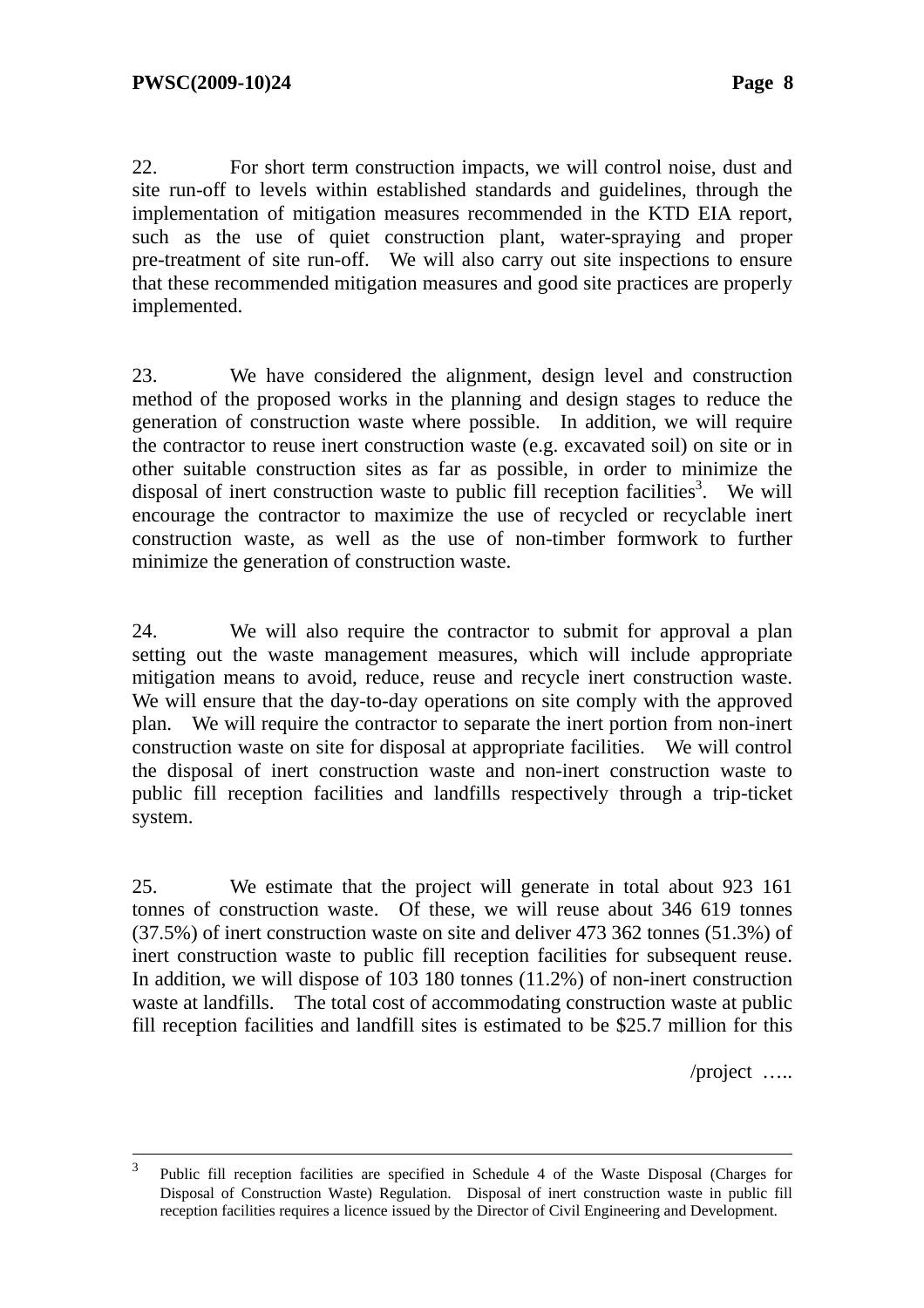project (based on a unit cost of \$27/tonne for disposal at public fill reception facilities and  $$125/tonne<sup>4</sup>$  at landfills).

# **ENERGY CONSERVATION MEASURES**

26. Apart from the environmental benefits brought by this project as detailed in paragraph 7 above, this project has also adopted various forms of energy efficient features in the buildings/plantrooms design including **–**

- (a) T-5 fluorescent tubes with electronic ballast for general lighting and occupancy sensors for lighting control; and
- (b) light-emitting diode (LED) type exit signs.

27. For renewable energy technologies, this project will use solar energy for exterior lighting.

28. For greening features, the above-ground operational facilities such as ventilation shafts, ground accesses, etc. of the southern underground chiller plant cum underground seawater pump house are proposed to be covered with greening features; and the open space of the northern chiller plant is proposed to be landscaped.

29. The total estimated additional cost for adoption of the above features is around \$1.4 million (including \$0.4 million for energy efficient features), which has been included in the cost estimate of the project. The energy efficient features will achieve 3.6% energy savings in the annual energy consumption of building services in the buildings/plantrooms with a payback period of about 7.4 years.

# **HERITAGE IMPLICATIONS**

1

30. The project will not affect any heritage site, i.e. all declared monuments, proposed monuments, graded historic sites/buildings, sites of archaeological interest and Government historic sites identified by the Antiquities and Monuments Office.

/**LAND** …..

<sup>4</sup> This estimate has taken into account the cost for developing, operating and restoring the landfills after they are filled and the aftercare required. It does not include the land opportunity cost for existing landfill sites (which is estimated at  $$90/m^3$ ), nor the cost to provide new landfills (which is likely to be more expensive) when the existing ones are filled.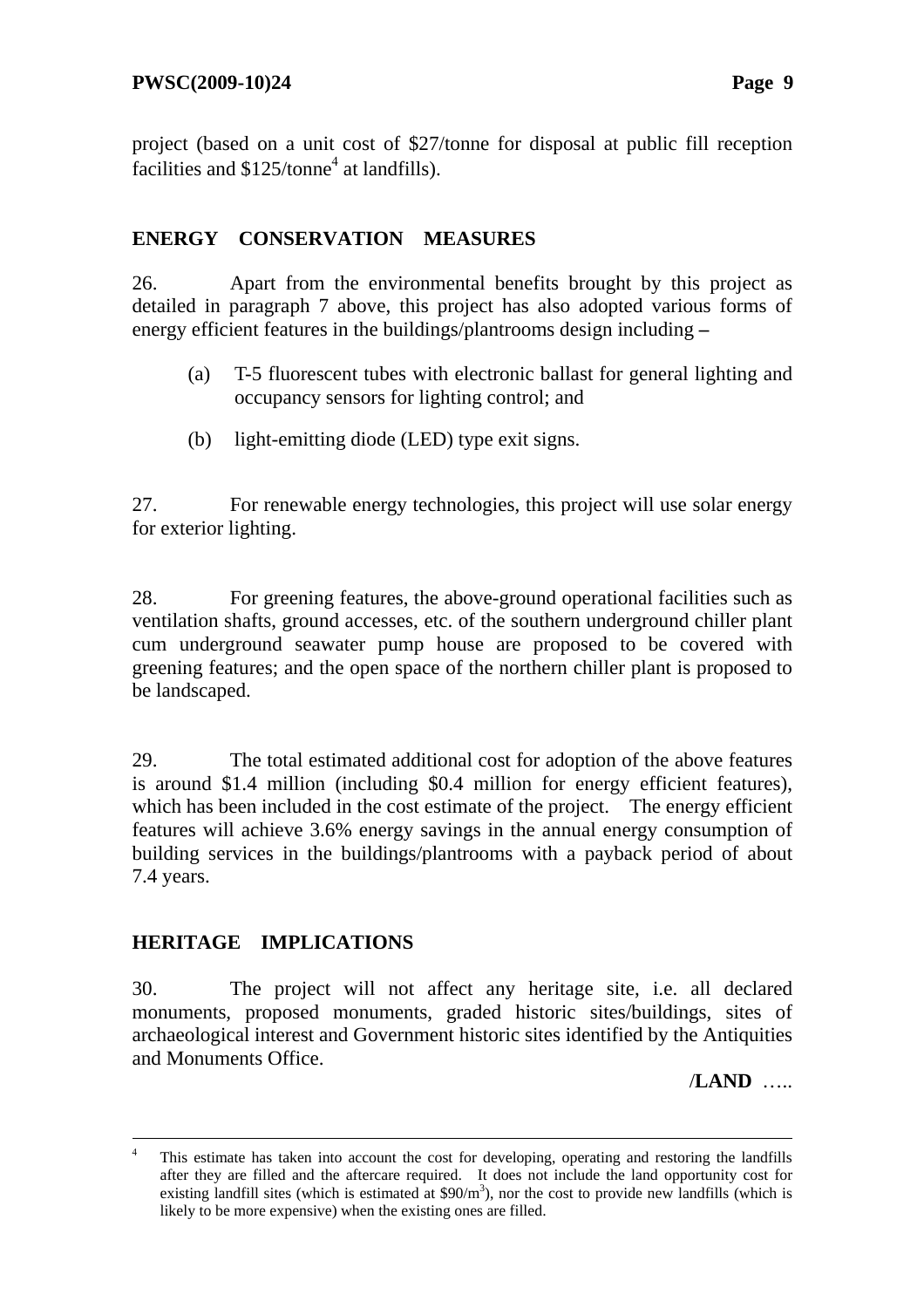# **LAND ACQUISITION**

31. The proposed works do not require any land acquisition.

## **BACKGROUND INFORMATION**

32. At the Public Account Committee hearing in December 1999, Members urged the Administration to expedite its effort in promoting and facilitating the wider use of water-cooled air-conditioning systems in Hong Kong. The EMSD commissioned a study on the implementation of a DCS at South East Kowloon Development (SEKD) (i.e. the Kai Tak Development) in 2001. The study was to examine the detailed technical, environmental, regulatory, financial, institutional, contractual, infrastructural, and land use requirements for the implementation of DCS, and to draw up an implementation plan for the DCS at the then SEKD. The findings and recommendations of which were supported by the Legislative Council Panel on Environmental Affairs in end 2002. Further to the SEKD study, an updated study on DCS based on the KTD plan was completed in late 2007. The study in 2007 is to update the reference scheme, potential services providers, land issues, financial analysis, project risks and measures and alternative approaches of DCS. The sums of the two studies are about \$7.3 million funded under **Head 42 Subhead 700** Item 703 C2 "Implementation Study to a District Cooling System at South East Kowloon Development".

33. Further to the announcement of implementation of DCS in the 2008-09 Policy Address, we included **45CG** in Category B in October 2008.

34. The project works will be carried out by Design, Build and Operate (DBO) contract arrangement given the following considerations -

(a) the proposed DCS is the first of its kind in Hong Kong and is essentially a pilot project. As the cost and disruptions for buildings that have chosen the proposed DCS service to switch to other cooling systems are prohibitive, there are merits for the Government to assume a higher level of involvement in the design and operation of the proposed DCS so as to ensure system reliability as well as reasonable service quality and price. Experience gained will serve as a reference for possible development of DCSes in other districts; and

 $/(b)$  …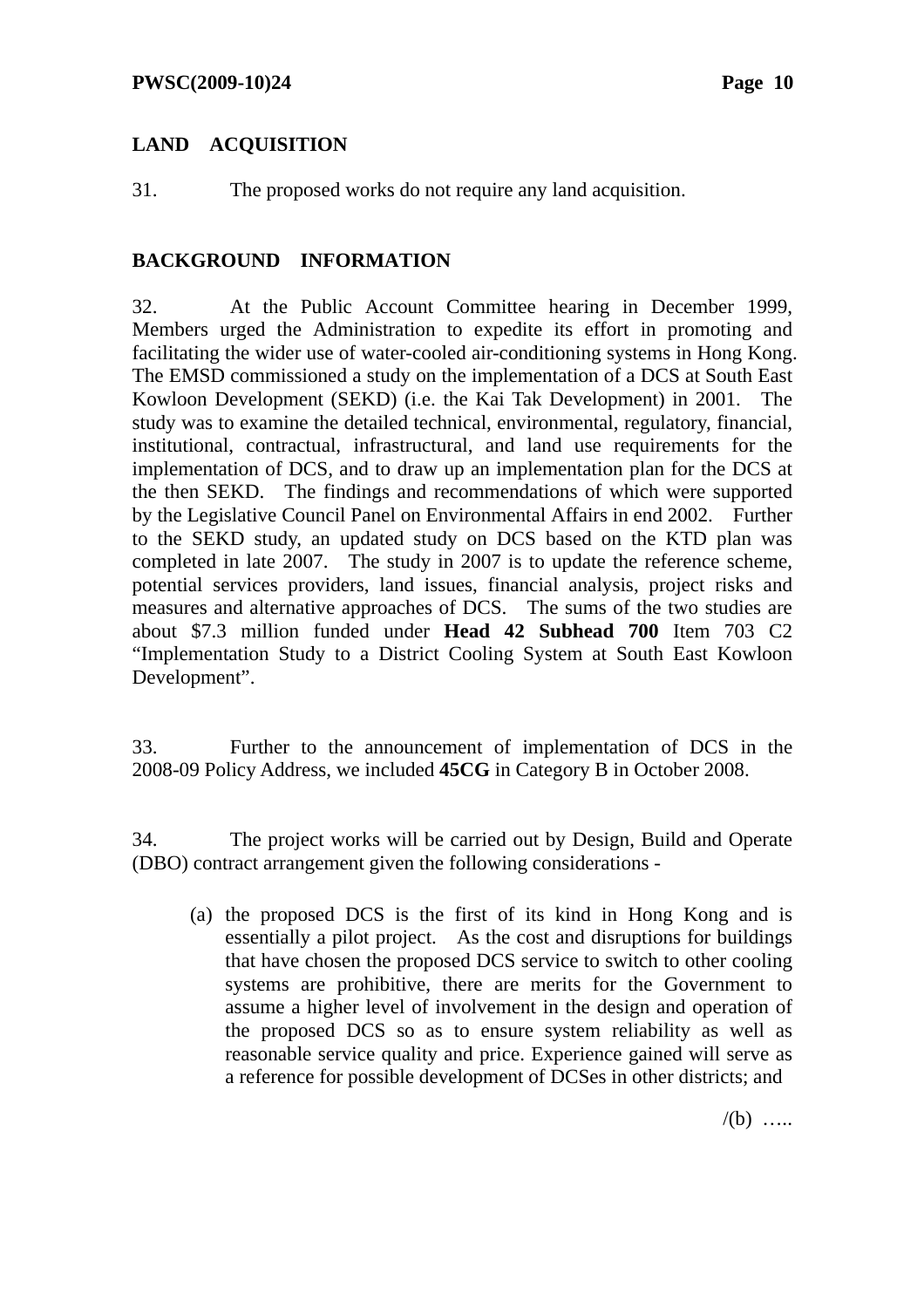(b) without the proposed DCS at an early stage of KTD, each private development coming on stream will build its own individual cooling system. The DBO approach will facilitate early delivery of the proposed DCS to achieve sufficient subscription for sustaining the DCS project.

35. There are three trees within the project boundary. The proposed construction of the project will affect them and require tree removal including one tree to be felled and two trees to be replanted within the project site. None of the trees to be removed are important trees<sup>5</sup>. To compensate one tree to be felled, we will incorporate planting proposal (of an estimated quantity of three new trees and 1 000 shrubs) as part of the project.

36. We estimate that the proposed works will create about 460 jobs (377 labourers and 83 professional/technical staff) providing a total employment of 20 800 man-months.

----------------------------------

Environment Bureau April 2009

 $\frac{1}{5}$  "Important trees" refers to trees in the Register of Old and Valuable Trees, or any other trees that meet one or more of the following criteria -

<sup>(</sup>a) trees of 100 years old or above;

<sup>(</sup>b) trees of cultural, historical or memorable significance e.g. Fung Shui tree, trees as landmark of monastery or heritage monument, and trees in memory of an important person or event;

<sup>(</sup>c) trees of precious or rare species;

<sup>(</sup>d) trees of outstanding form (taking account of overall tree sizes, shape and any special features) e.g. trees with curtain like aerial roots, trees growing in unusual habitat; or

<sup>(</sup>e) trees with trunk diameter equal or exceeding 1.0 metres (measured at 1.3 metre above ground level), or with height/canopy spread equal or exceeding 25 metres.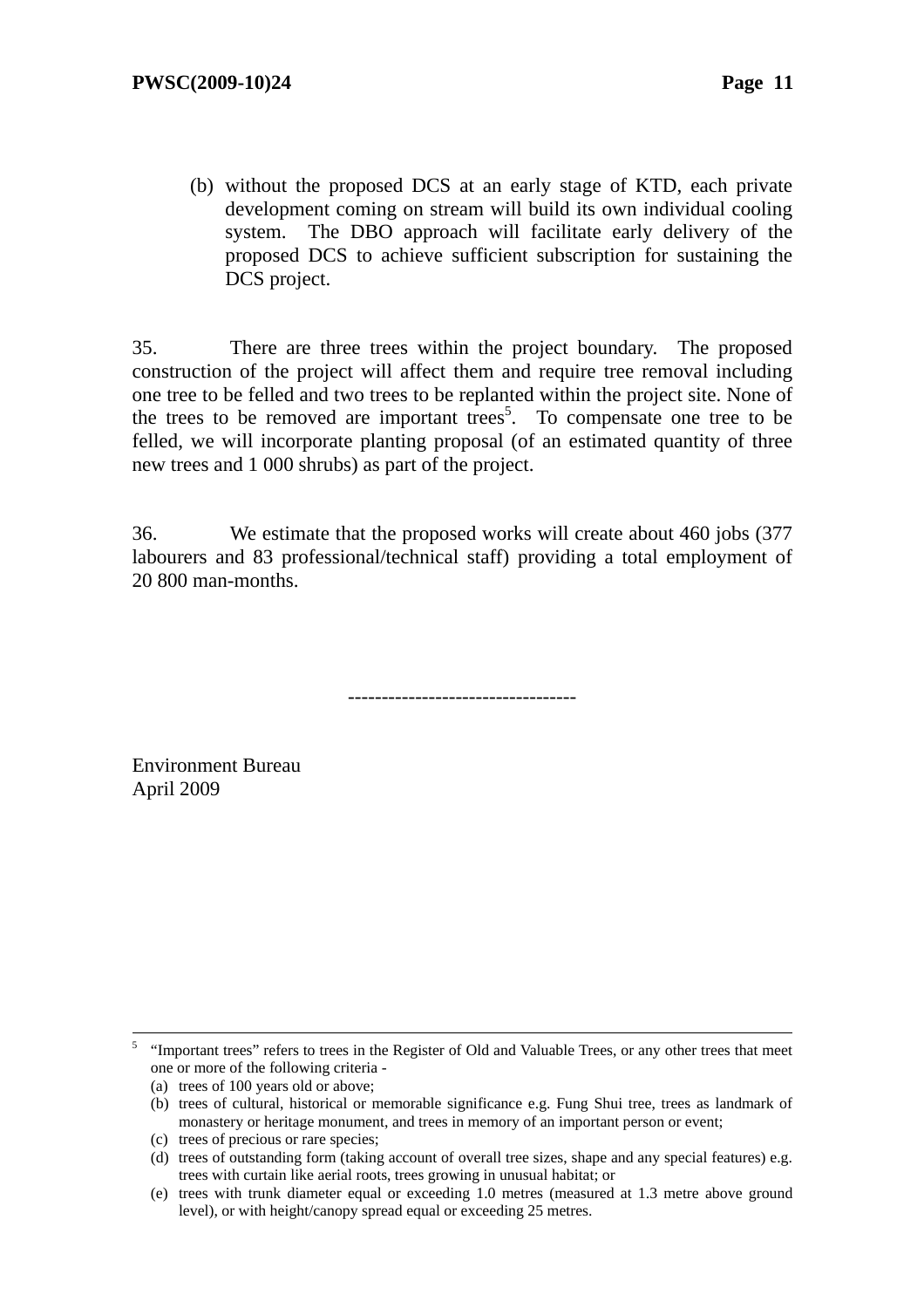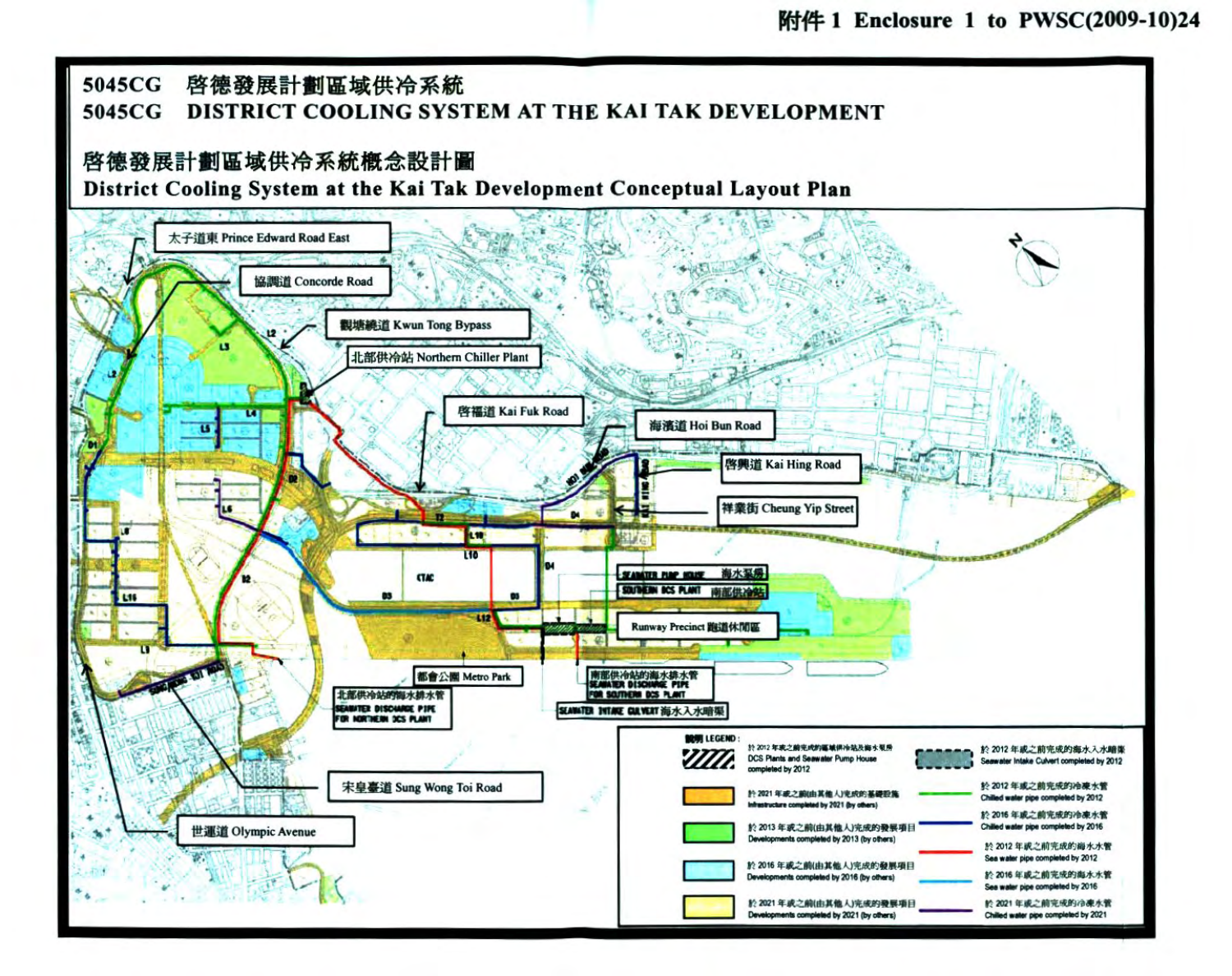附件 2 Enclosure 2 to PWSC(2009-10)24

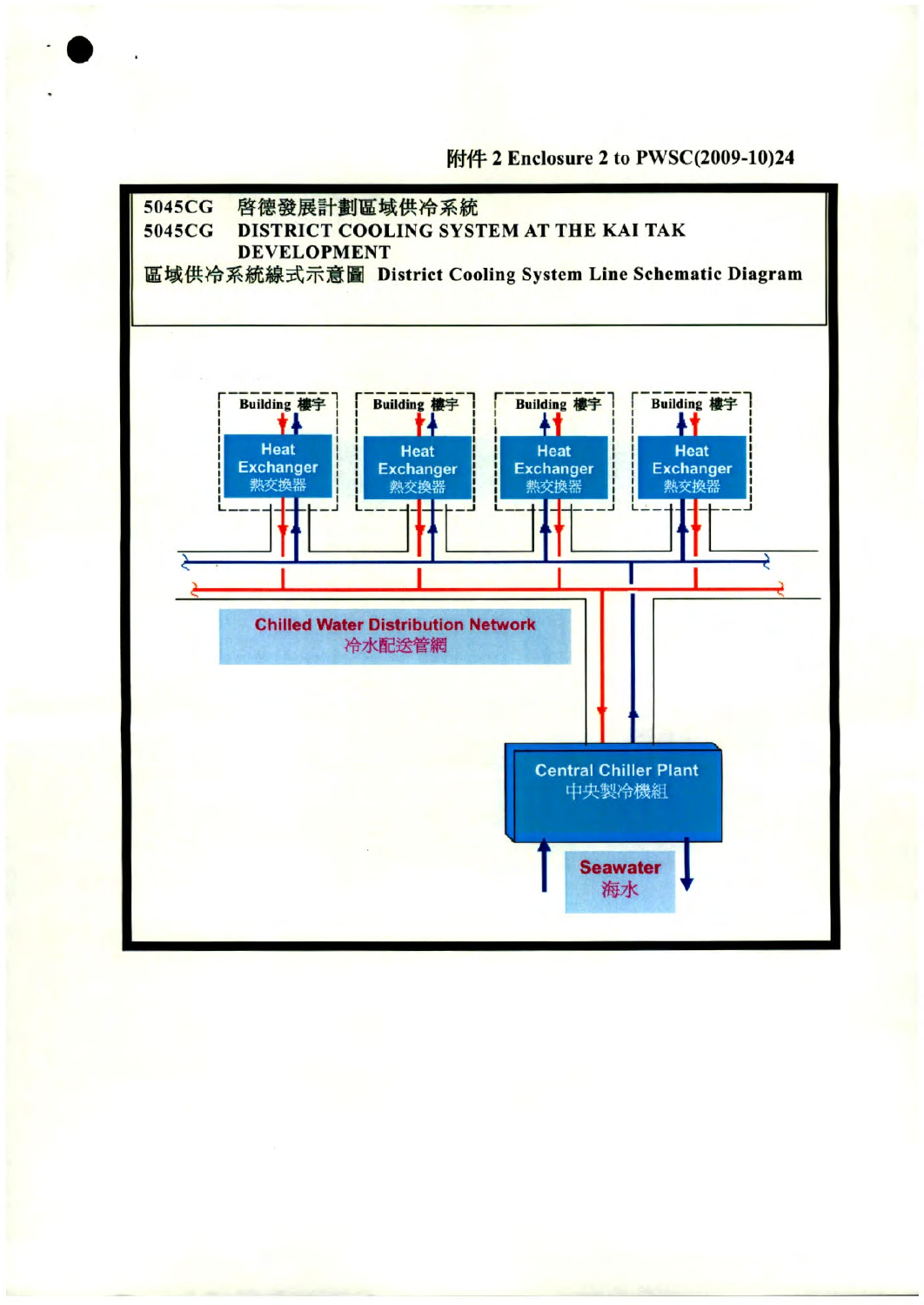# **Enclosure 3 to PWSC(2009-10)24**

#### **District cooling systems in overseas countries**

DCS is a popular air-conditioning system which has been widely adopted in overseas countries. Some prominent examples are set out below for reference (figures in brackets refer to their cooling capacities) -

- (a) United States of America
	- Boston (366MW);
	- Chicago Downtown (349MW);
	- New York International Business Centre (172MW);
	- the Pentagon (132 MW);
	- Denver Airport (42MW);
	- Cleveland, Ohio (35 MW); and
	- New York Kennedy Airport (35MW)
- (b) Canada
	- City of Toronto Downtown (263 MW); and
	- City of Windsor (18 MW);
- (c) Japan
	- Yokohama MM21 (301 MW)
	- Tokyo Marounouchi (232 MW);
	- Tokyo Shinjuku Kabukicho Area (207 MW);
	- Osaka Airport (90 MW);
	- Tokyo Arfino (89 MW);
	- Tokyo Nishi-Shinjuku 1-chome Area (44 MW); and
	- Osaka Senri New Town (69.6 MW);
- (d) United Kingdom
	- Heathrow Airport (28 MW);
	- Channel Tunnel of Shakespeare Cliff Lower (28 MW); and
	- City of London (12 MW):
- (e) France
	- La Defense Business District (243 MW);
	- City Centre of Paris (92 MW);
	- Monaco (36 MW); and
	- Bordeaux Airport (24 MW).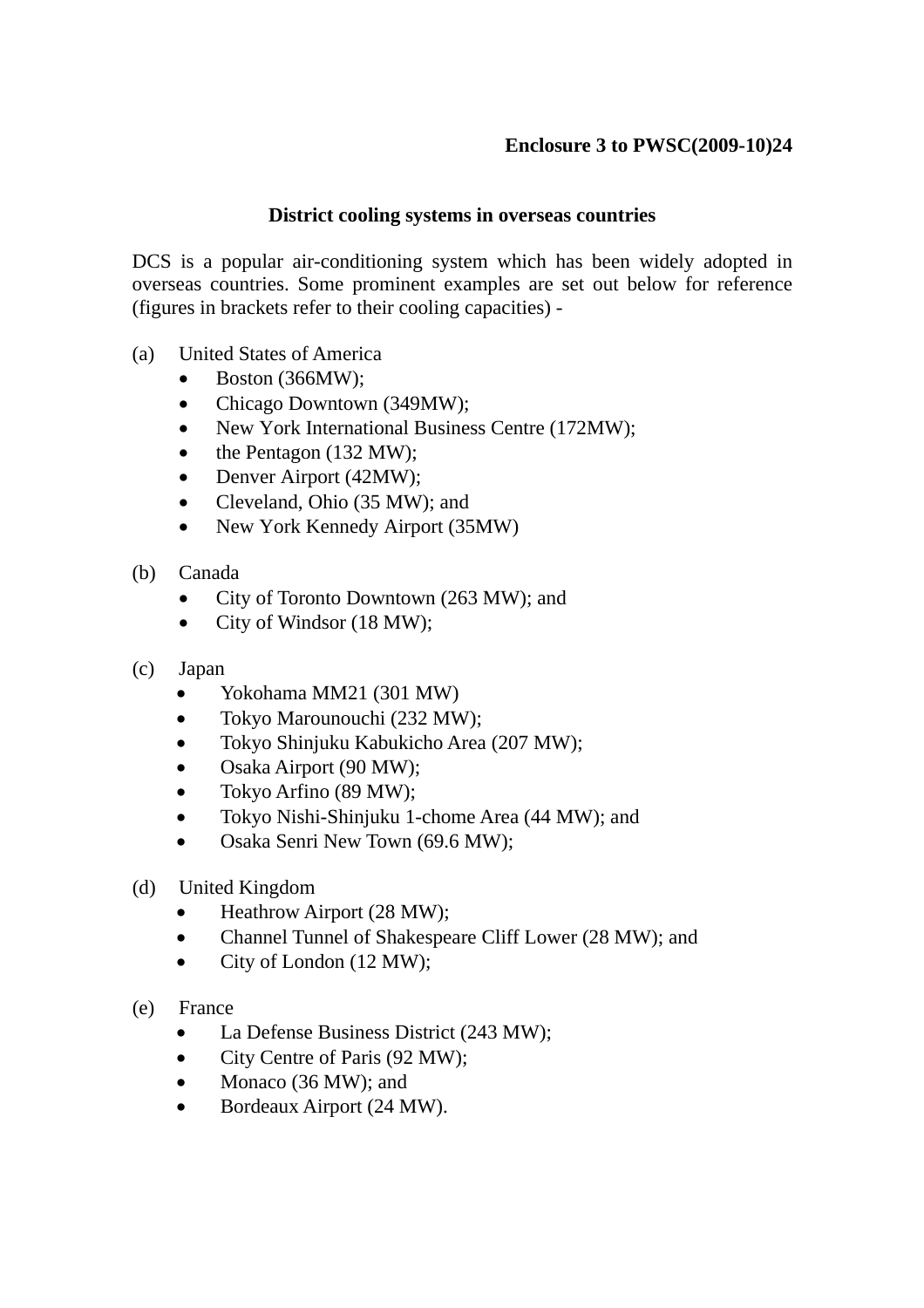#### **45CG - District Cooling System at the Kai Tak Development**

#### **Breakdown of the estimates for consultants' fees and resident site staff costs (in September 2008 prices)**

|      |                                                                      |                           | <b>Estimated</b><br>man-<br>months | <b>Average</b><br>MPS*<br>salary<br>point | <b>Multiplier</b><br>(Note 1) | <b>Estimated</b><br>fee<br>(\$million) |
|------|----------------------------------------------------------------------|---------------------------|------------------------------------|-------------------------------------------|-------------------------------|----------------------------------------|
| (i)  | Consultants' fees for                                                |                           |                                    |                                           |                               |                                        |
|      | Construction<br>(a)<br>supervision and<br>contract<br>administration | Professional<br>Technical | 55<br>55                           | 38<br>14                                  | 2.0<br>2.0                    | 6.6<br>2.2                             |
|      | EM&A<br>(b)<br>programme                                             | Professional<br>Technical | $\mathbf{1}$<br>3                  | 38<br>14                                  | 2.0<br>2.0                    | 0.1<br>0.1                             |
| (ii) | Resident site staff<br>$costs^{(Note 2)}$                            | Professional<br>Technical | 153<br>824                         | 38<br>14                                  | 1.6<br>1.6                    | 14.8<br>26.2                           |
|      |                                                                      |                           |                                    | Total                                     |                               | 50.0                                   |

#### **\* MPS = Master Pay Scale**

#### **Notes**

- 1. A multiplier of 2.0 is applied to the average MPS point to arrive at the full staff costs including the consultant's overheads and profit as the staff will be employed in the consultants' offices. A multiplier of 1.6 is applied to the average MPS point to arrive at the cost of resident site staff supplied by the consultants. (As at 1 April 2009, MPS pt.38 =  $$60,335$  per month, and MPS pt.14 =  $$19,835$  per month)
- 2. We will only know the actual man-months and actual costs after the completion of the construction works.